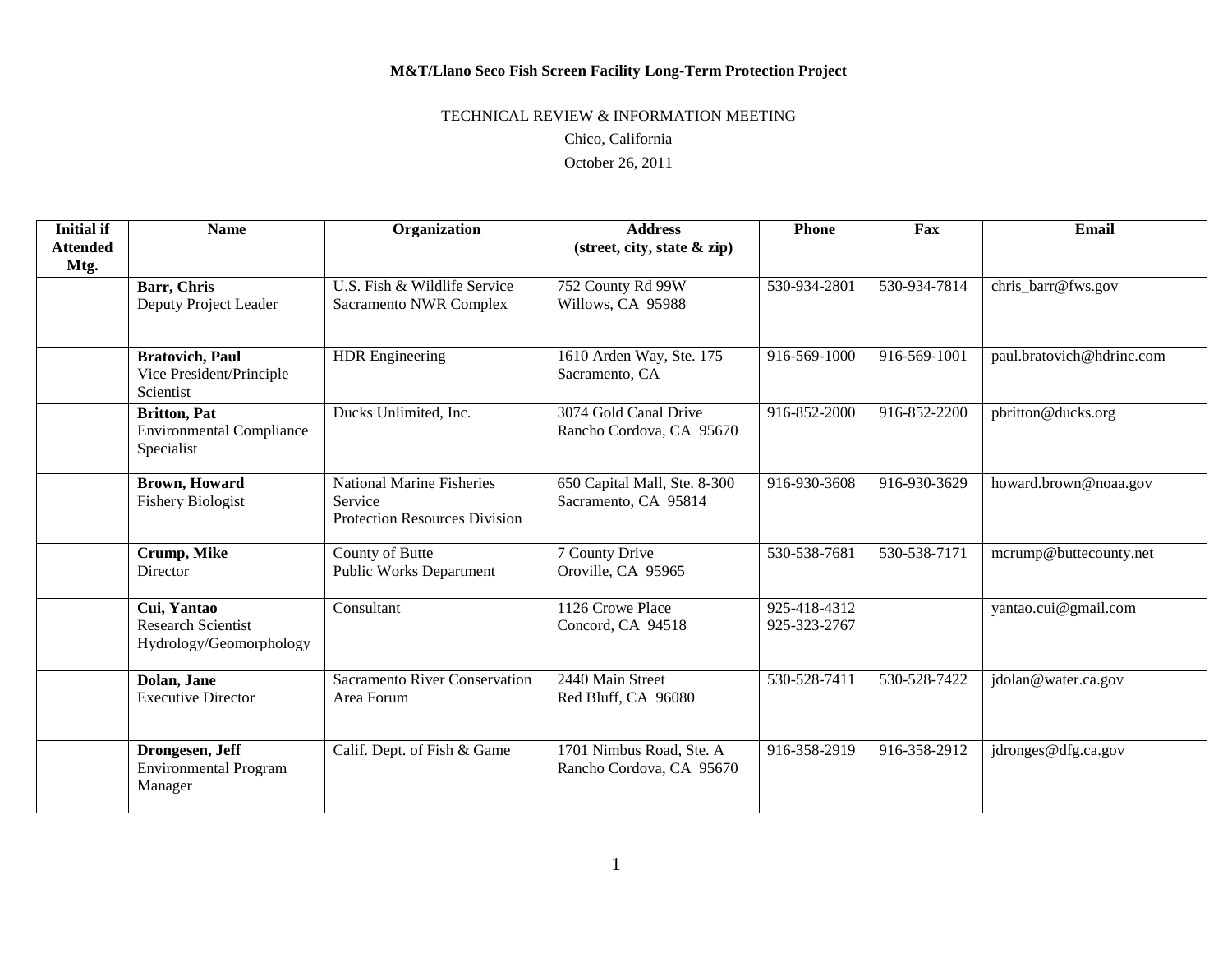TECHNICAL REVIEW & INFORMATION MEETING

Chico, California

| <b>Initial if</b>       | <b>Name</b>                                            | Organization                                                            | <b>Address</b>                                                    | <b>Phone</b>                 | Fax          | Email                                  |
|-------------------------|--------------------------------------------------------|-------------------------------------------------------------------------|-------------------------------------------------------------------|------------------------------|--------------|----------------------------------------|
| <b>Attended</b><br>Mtg. |                                                        |                                                                         | $(\text{street}, \text{city}, \text{state} \& \text{zip})$        |                              |              |                                        |
|                         | Dorratcague, Dennis E.<br>Principal Engineer           | <b>MWH</b> Americas                                                     | $2353 - 130^{th}$ Ave., NE<br>Ste. 200<br>Bellevue, WA 98005-1758 | 425-602-4000<br>425-896-6904 | 425-881-8937 | dennis.e.dorratcague@mwhglob<br>al.com |
|                         | Dunne, Mary<br><b>Staff Environmental</b><br>Scientist | California Dept. of Fish & Game<br><b>Ecosystem Restoration Program</b> | 1701 Nimbus Road, Ste. A<br>Rancho Cordova, CA 95670              | 916-358-2934                 | 916-358-2912 | mdunne@dfg.ca.gov                      |
|                         | Flynn, Brendon<br>Chair of the Board                   | Sacramento Valley Landowners<br>Association                             | Pacific Farms & Orchards<br>PO Box 955<br>Gerber, CA 96035        | 530-385-1475                 |              | bflynn@pacificfarms.net                |
|                         | Frisk, Dan<br>Project Leader                           | U.S. Fish & Wildlife Service<br>Sacramento NWR Complex                  | 752 County Rd 99W<br>Willows, CA 95988                            | 530-934-2801                 | 530-934-7814 | dan_frisk@fws.gov                      |
|                         | Gaumer, Jim<br>Engineer                                | M&T Chico Ranch                                                         | 3964 Chico River Rd<br>Chico, CA 95928                            | 530-891-8636                 |              | jagaumer@gmail.com                     |
|                         | Golet, Greg<br>Ecologist                               | The Nature Conservancy                                                  | 500 Main Street<br>Chico, CA 95928                                | 530-897-6370<br>ext. 212     | 530-342-0257 | ggolet@tnc.org                         |
|                         | Hansen, Quene<br>Projects Manager                      | City of Chico                                                           | PO Box 3420<br>Chico, CA 95927                                    | 530-879-6909                 |              | qhansen@ci.chico.ca.us                 |
|                         | Harvey, Michael<br>Principal Geomorphologist           | <b>Tetra Tech</b>                                                       | 3810 Automation Way, #100<br>Ft. Collins, CO 80525                | 970-223-9600<br>970-222-1710 | 970-223-7171 | mike.harvey@tetratech.com              |
|                         | Heringer, Les<br>Manager                               | M&T Chico Ranch                                                         | 3964 Chico River Road<br>Chico, CA 95928                          | 530-342-2954<br>530-518-9954 | 530-342-4138 | lsheringer@clearwire.net               |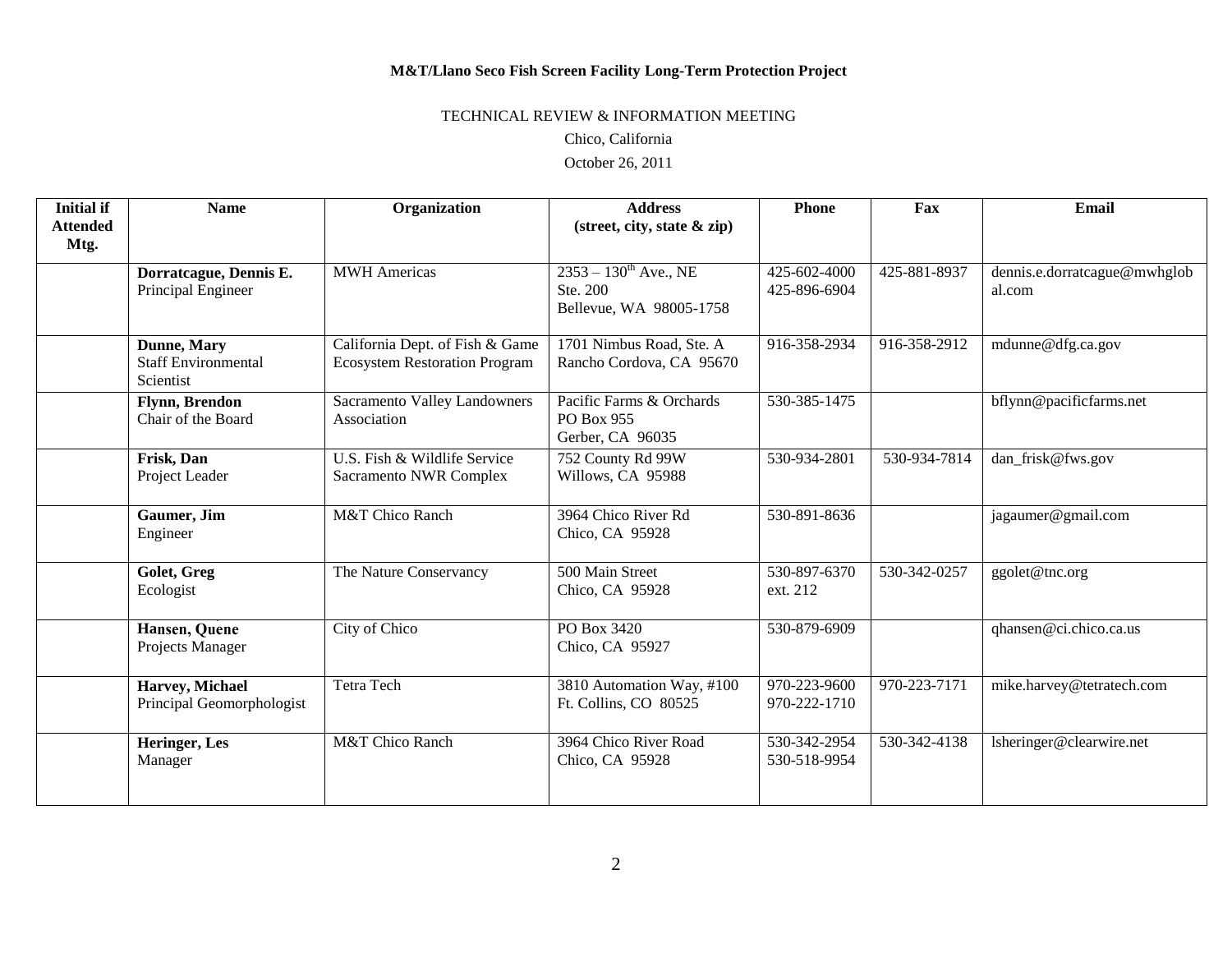TECHNICAL REVIEW & INFORMATION MEETING

Chico, California

| <b>Initial if</b><br><b>Attended</b><br>Mtg. | <b>Name</b>                                                                    | Organization                                                           | <b>Address</b><br>$(\text{street}, \text{city}, \text{state} \& \text{zip})$ | <b>Phone</b>                             | Fax          | <b>Email</b>                  |
|----------------------------------------------|--------------------------------------------------------------------------------|------------------------------------------------------------------------|------------------------------------------------------------------------------|------------------------------------------|--------------|-------------------------------|
|                                              | Holt, Buford<br><b>Environmental Specialist</b>                                | U.S. Bureau of Reclamation<br>Northern Area Office                     | 16349 Shasta Dam Blvd.<br>Shasta Lake, CA 96019                              | 530-276-2047                             | 530-275-2441 | bholt@usbr.gov                |
|                                              | Hoover, Michael<br><b>Assistant Field Supervisor</b>                           | Bay-Delta Fish &<br>Wildlife Office<br>U. S. Fish and Wildlife Service | 650 Capital Mall<br>Room 8-300<br>Sacramento, CA 95814                       | 916-930-5639                             |              | michael_hoover@fws.gov        |
|                                              | Johnson, Joe<br><b>Environmental Scientist</b>                                 | Calif. Dept. of Fish & Game                                            | 1701 Nimbus Road, Ste. A<br>Rancho Cordova, CA 95670                         | 916-358-2943                             |              | jrjohnson@dfg.ca.gov          |
|                                              | <b>Kevin Keeley</b><br><b>Interim Manager</b>                                  | Llano Seco Rancho                                                      | 8369 Hugh Baber Lane<br>P.O. Box 1039<br>Chico, CA 95928                     | 530-342-0839<br>530-713-4341             | 530-893-3363 | kevin@keeleyandassociates.com |
|                                              | Leininger, Chris<br><b>Project Development</b>                                 | Ducks Unlimited, Inc.                                                  | 3074 Gold Canal Drive<br>Rancho Cordova, CA 95670                            | 916-852-2000                             | 916-852-2200 | cleininger@ducks.org          |
|                                              | Linhart, John<br>Director                                                      | County of Glenn<br>Planning & Public Works                             | 777 North Colusa<br>Willows, CA 95988                                        | 530-934-6530                             |              | jlinhard@countyofglenn.net    |
|                                              | Luster, Ryan<br>Project Director<br>Sacramento River                           | The Nature Conservancy                                                 | 500 Main Street<br>Chico, CA 95928                                           | 530-897-6370<br>ext. 213<br>530-518-4490 | 530-342-0257 | rluster@tnc.org               |
|                                              | Marr, Jenny<br><b>Staff Environmental</b><br>Scientist                         | Calif. Dept. of Fish & Game                                            | 626 Entler Ave., Ste. 12<br>Chico, CA 95928                                  | 530-895-4267                             |              | jmarr@dfg.ca.gov              |
|                                              | <b>McReynolds, Tracy</b><br><b>Staff Environmental</b><br>Scientist - Region 2 | Calif. Dept. of Fish & Game                                            | 626 Entler Ave., Ste. 12<br>Chico, CA 95928                                  | 530-895-5111<br>530-895-5110             | 539-895-5031 | tmcreynolds@dfg.ca.gov        |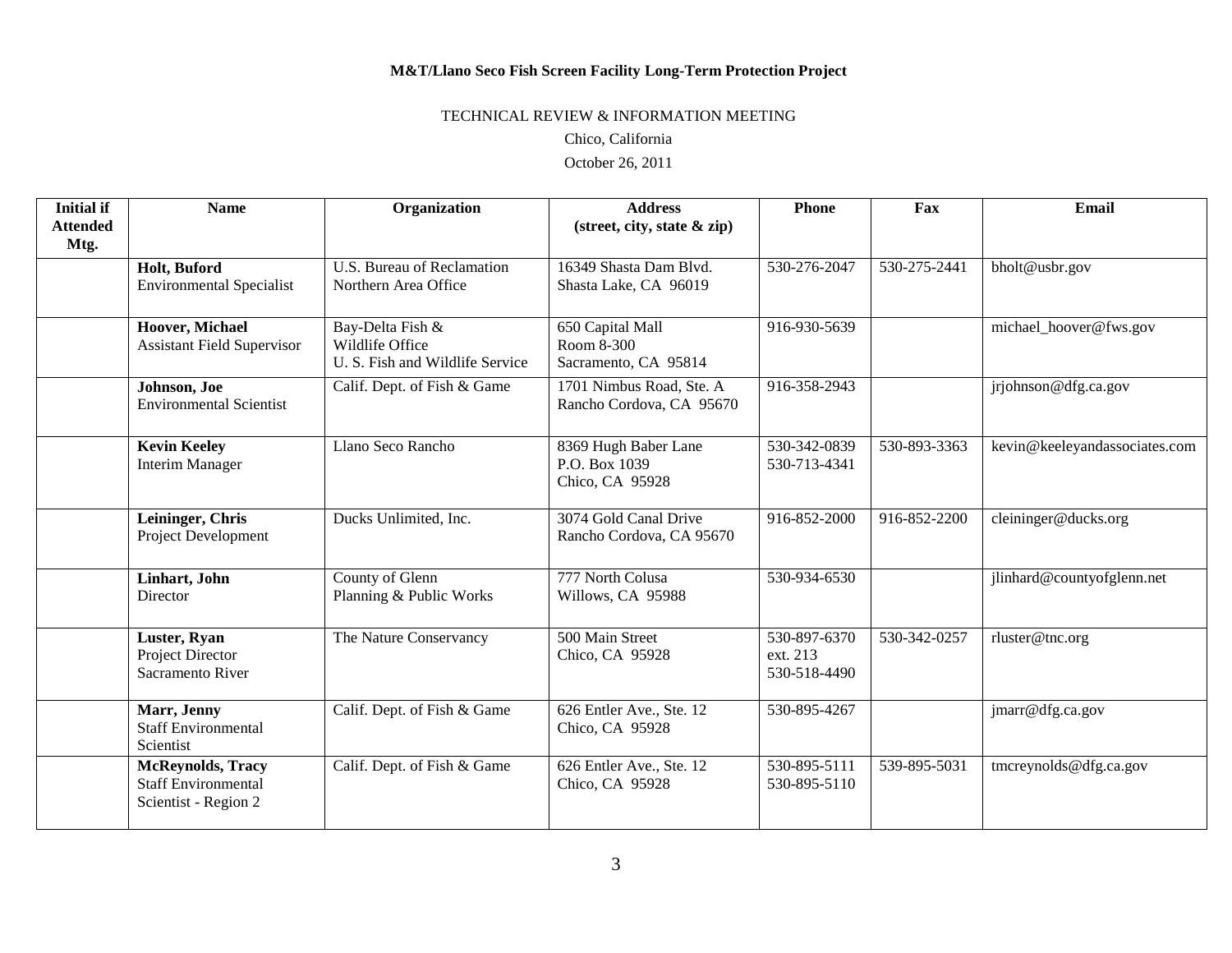TECHNICAL REVIEW & INFORMATION MEETING

Chico, California

| <b>Initial if</b><br><b>Attended</b> | <b>Name</b>                                                                          | Organization                                                       | <b>Address</b><br>(street, city, state & zip)           | <b>Phone</b>                 | Fax          | <b>Email</b>                        |
|--------------------------------------|--------------------------------------------------------------------------------------|--------------------------------------------------------------------|---------------------------------------------------------|------------------------------|--------------|-------------------------------------|
| Mtg.                                 |                                                                                      |                                                                    |                                                         |                              |              |                                     |
|                                      | Miller, Tamara, PE<br>Principal                                                      | MPM/Engineering<br>City of Chico<br><b>Public Works Department</b> | 363 E. $6th$ Street<br>Chico, CA 95928                  | 530-892-1795<br>530-514-9055 | 530-892-1796 | tamaramiller@mpmengineering.<br>net |
|                                      | <b>Moroney, Kelly</b><br>Refuge Manager                                              | U.S. Fish & Wildlife Service<br><b>Sacramento NWR Complex</b>      | 752 County Rd 99W<br>Willows, CA 95988                  | 530-934-2801                 | 530-934-7814 | kelly_moroney@fws.gov               |
|                                      | <b>Mussetter, Robert</b><br>Principal Engineer                                       | <b>Tetra Tech</b>                                                  | 3801 Automation Way, #100<br>Ft. Collins, CO 80525      | 970-223-9600                 | 970-223-7171 | bob.mussetter@tetratech.com         |
|                                      | Ransom, Amanda<br>Associate Environmental<br>Planner                                 | <b>HDR</b> Engineering                                             | 1610 Arden Way, Ste. 175<br>Sacramento, CA              | 916-569-1000                 | 916-569-1001 | amanda.ransom@hdrinc.com            |
|                                      | Roberson, Patricia<br>NEPA-Refuges                                                   | U.S. Fish & Wildlife Service                                       | 2800 Cottage Way<br>Room W-1832<br>Sacramento, CA 95825 | 916-414-6546                 |              | patricia_roberson@fws.gov           |
|                                      | Schild, Neil W.<br>Principal Engineer                                                | <b>MWH</b> Americas                                                | 3321 Power Inn Rd -Ste 300<br>Sacramento, CA 95826      | 916-418-8271<br>916-769-2516 | 916-924-1136 | neil.w.schild@mwhglobal.com         |
|                                      | <b>Simodynes, Dianne</b><br>Project Manager/Senior<br><b>Environmental Scientist</b> | <b>HDR</b> Engineering                                             | 1610 Arden Way, Ste. 175<br>Sacramento, CA              | 916-569-1000                 | 916-569-1001 | dianne.simodynes@hdrinc.com         |
|                                      | Smith, Kent<br><b>Regional Manager</b>                                               | California Dept. of Fish & Game                                    | 1701 Nimbus Road<br>Rancho Cordova, CA 95670            | 916-358-2382                 | 916-358-2912 | ksmith@dfg.ca.gov                   |
|                                      | <b>Sulik, Marc</b><br>Supervisor                                                     | City of Chico<br><b>Water Pollution Control Plant</b>              | 4827 Chico River Road<br>Chico, CA 95928                | 530-894-4301                 |              | msulik@ci.chico.ca.us               |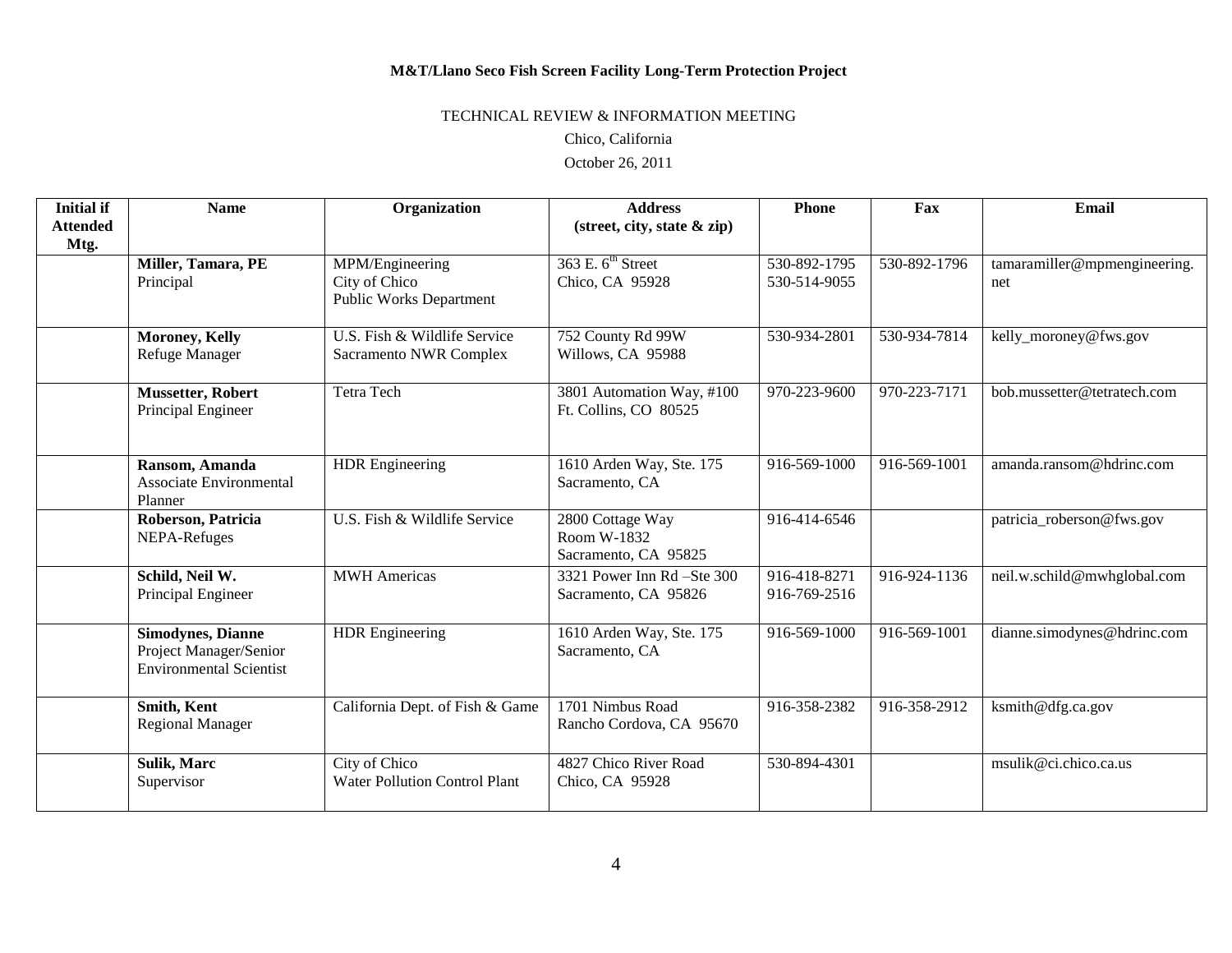TECHNICAL REVIEW & INFORMATION MEETING

# Chico, California

| <b>Initial if</b><br><b>Attended</b><br>Mtg. | <b>Name</b>                                                                                                               | Organization                                                                       | <b>Address</b><br>(street, city, state & zip)                 | <b>Phone</b>                             | Fax          | <b>Email</b>             |
|----------------------------------------------|---------------------------------------------------------------------------------------------------------------------------|------------------------------------------------------------------------------------|---------------------------------------------------------------|------------------------------------------|--------------|--------------------------|
|                                              | <b>Thieriot, Richard</b><br>Shareholder                                                                                   | Rancho Llano Seco                                                                  | 44 Montgomery Street<br>Ste 940<br>San Francisco, CA 94104    | 415-788-7220                             | 415-788-0669 | rtt@rthieriot.com        |
|                                              | <b>Thomas, Chris</b><br>Sr. Planner                                                                                       | <b>Butte County</b><br>Department of Development<br>Services                       | 7 County Center Drive<br>Oroville, CA 95965                   | 530-538-6706                             | 530-538-7785 | cthomas@buttecounty.net  |
|                                              | <b>Tom Varga</b><br>Director                                                                                              | City of Chico<br><b>Public Works Department</b>                                    | PO Box 3420<br>411 Main Street<br>Chico, CA 95927             | 530-879-6902                             | 530-895-4899 | tvarga@ci.chico.ca.us    |
|                                              | <b>Umlauf, Gretchen</b><br><b>Fishery Biologist</b>                                                                       | <b>National Marine Fisheries</b><br>Service<br><b>Protected Resources Division</b> | 650 Capital Mall, Ste. 8-300<br>Sacramento, CA 95814          | 916-930-5646                             |              | gretchen.umlauf@noaa.gov |
|                                              | Well, Jim<br><b>Director Conservation</b><br>Programs                                                                     | Ducks Unlimited, Inc                                                               | 3074 Gold Canal Drive<br>Rancho Cordova, CA 95670             | 916-852-2000                             | 916-852-2200 | jwell@ducks.org          |
|                                              | Welsh, Dan<br><b>Assistant Field Supervisor</b>                                                                           | <b>Ecosystem Restoration Program</b><br>U.S. Fish and Wildlife Service             | 2800 Cottage Way<br><b>Room W2605</b><br>Sacramento, CA 95825 | 916-414-6600                             |              | daniel_welsh@fws.gov     |
|                                              | Werner, Greg<br>Sr. Project Director                                                                                      | The Nature Conservancy                                                             | 500 Main Street<br>Chico, CA 95928                            | 530-897-6370<br>ext. 216<br>530-570-0316 | 530-342-0257 | gwerner@tnc.org          |
|                                              | Zezulak, David<br>Environ. Program Mgr. I<br>Water Branch-Bay Delta<br><b>Conservation Plan</b><br>Dept, of Fish and Game | <b>Ecosystem Restoration Program</b><br>Calif. Dept. of Fish and Game              | 830 S Street<br>Sacramento, CA 95811-7023                     | 916-445-3960<br>916-838-9671             | 916-445-1768 | dzezulak@dfg.ca.gov      |